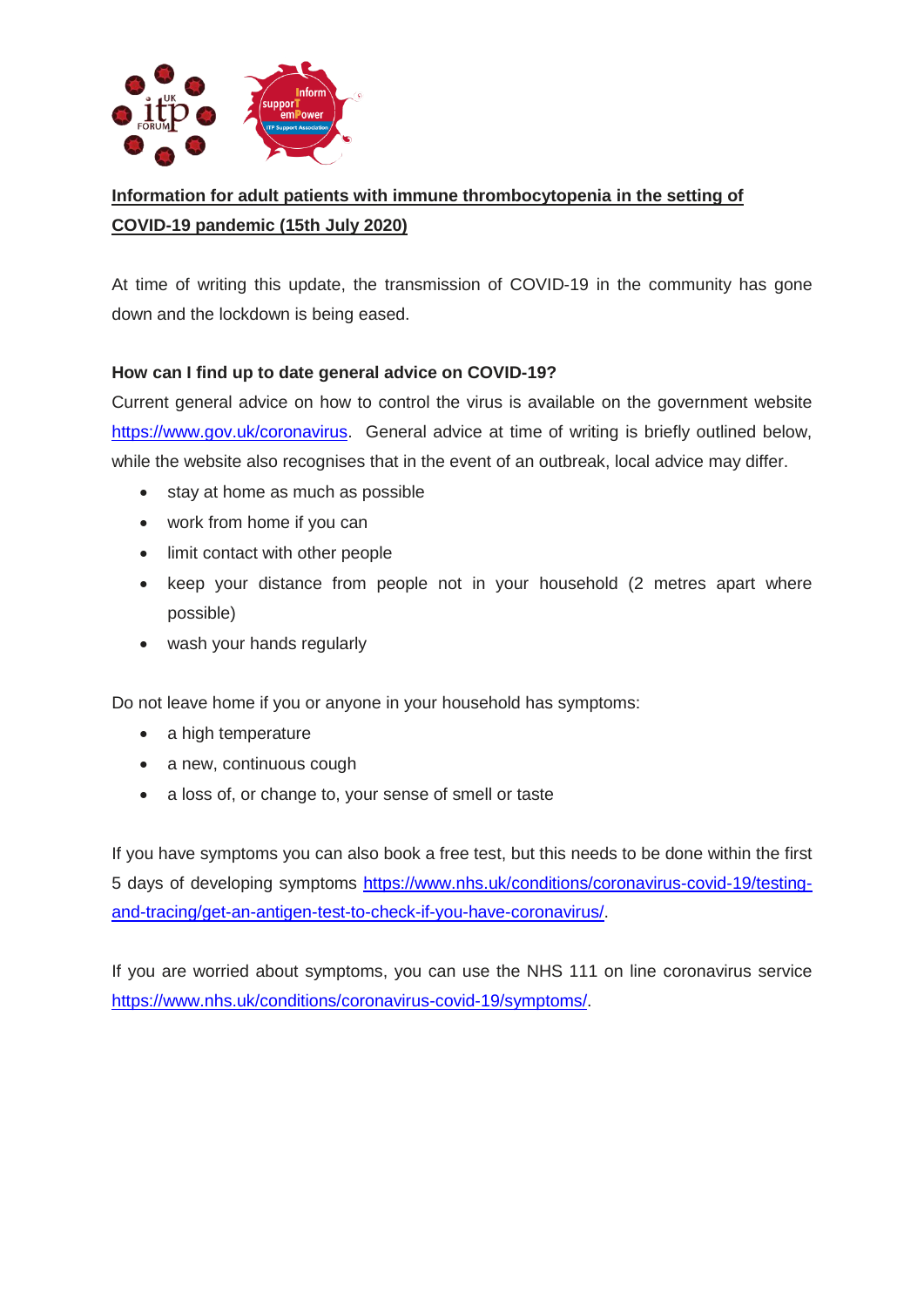

Advice in the devolved nations may differ slightly from that in England. The following links provide specific advice regarding many aspects of coronavirus for Scotland, Wales and Northern Ireland respectively.

- Scotland[:https://www.gov.scot/coronavirus-covid-19/,](https://www.gov.scot/coronavirus-covid-19/) [https://www.nhsinform.scot/illnesses-and-conditions/infections-and](https://www.nhsinform.scot/illnesses-and-conditions/infections-and-poisoning/coronavirus-covid-19)[poisoning/coronavirus-covid-19](https://www.nhsinform.scot/illnesses-and-conditions/infections-and-poisoning/coronavirus-covid-19)
- Wales:<https://gov.wales/coronavirus>
- Northern Ireland: <https://www.health-ni.gov.uk/coronavirus>

## **How do I decide whether, due to my ITP or its treatment, I am at increased risk of being unwell if I got COVID-19?**

ITP itself is not thought to increase the risk of being unwell. However some treatments for it, such as prednisolone (steroid), mycophenolate Mofetil (Cellsept), azathioprine, cyclosporine, vincristine, rituximab (given in the past 12 months) and splenectomy affect your immune system and may reduce your ability to fight the infection. Not everybody who is/has received these treatments are considered "clinically extremely vulnerable". Those considered to be "clinically extremely vulnerable" may be at high risk of serious illness if they catch coronavirus (COVID-19) and have been advised to take additional action to prevent themselves from coming into contact with COVID-19 when transmission of coronavirus in the community is high. Government advice on which individuals are considered "clinically extremely vulnerable", what actions to take and what support is available can be found at [https://www.gov.uk/government/publications/guidance-on-shielding-and-protecting](https://www.gov.uk/government/publications/guidance-on-shielding-and-protecting-extremely-vulnerable-persons-from-covid-19/guidance-on-shielding-and-protecting-extremely-vulnerable-persons-from-covid-19)[extremely-vulnerable-persons-from-covid-19/guidance-on-shielding-and-protecting](https://www.gov.uk/government/publications/guidance-on-shielding-and-protecting-extremely-vulnerable-persons-from-covid-19/guidance-on-shielding-and-protecting-extremely-vulnerable-persons-from-covid-19)[extremely-vulnerable-persons-from-covid-19.](https://www.gov.uk/government/publications/guidance-on-shielding-and-protecting-extremely-vulnerable-persons-from-covid-19/guidance-on-shielding-and-protecting-extremely-vulnerable-persons-from-covid-19)

At time of writing (8th July 2020 update), this states that "people on immunosuppression therapies sufficient to significantly increase risk of infection" are considered extremely vulnerable. It does not detail exactly which individuals these might be and does not list those receiving splenectomy as being clinically extremely vulnerable. However the NHS Digital website <https://digital.nhs.uk/coronavirus/shielded-patient-list> acknowledges that splenectomy was on an earlier list of those considered extremely vulnerable and as a consequence splenectomised patients may have received a letter advising them that they are extremely vulnerable. The current advice on NHS Digital is that this is under review and that anybody who is unsure about whether they should follow this guidance should contact their GP or hospital specialist to discuss their individual circumstances.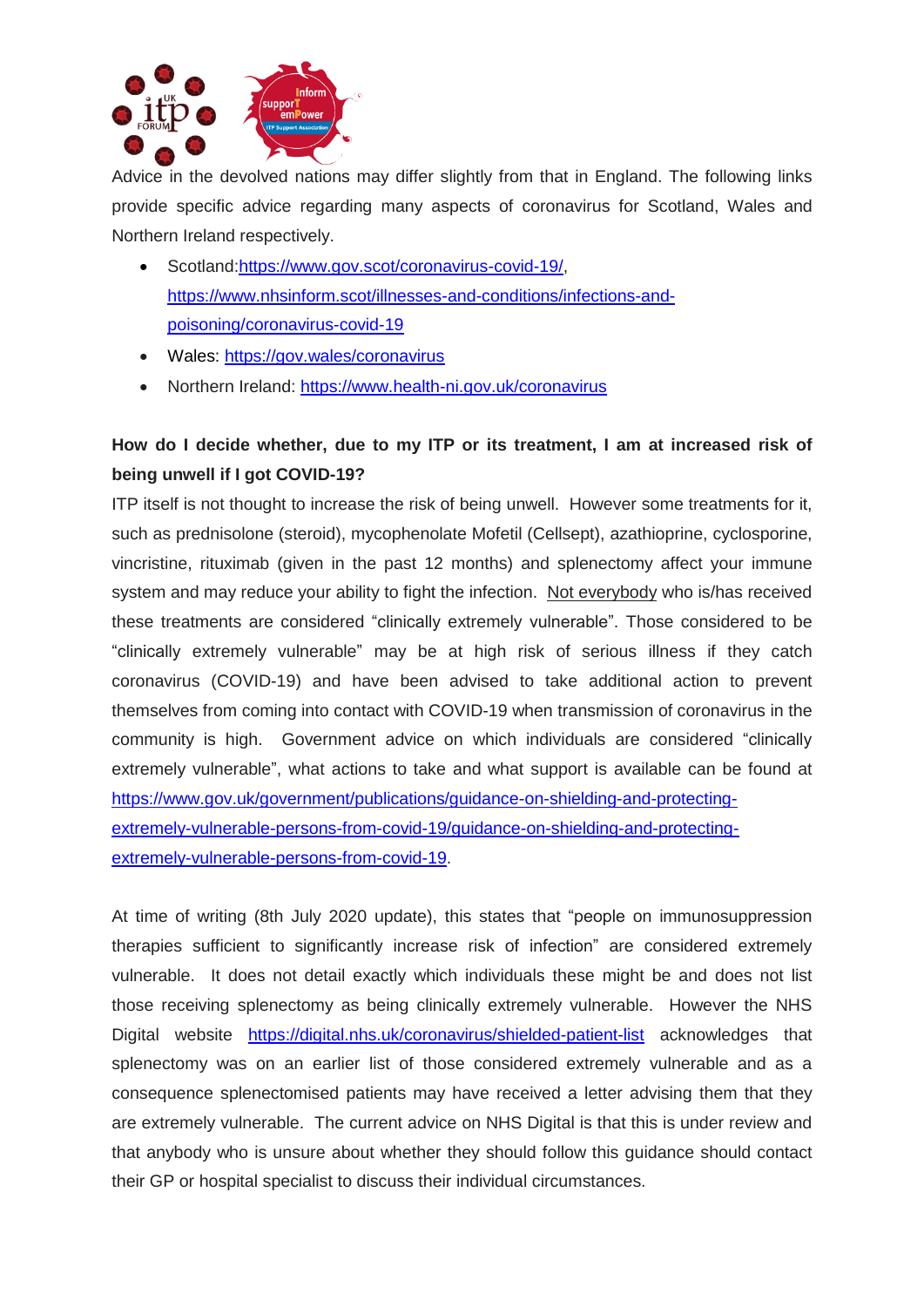

The British Society of Rheumatology and the British Society of Haematology have undertaken work to try and stratify risk for those at greater risk of infection: [https://b-s](https://b-s-h.org.uk/about-us/news/covid-19-updates/)[h.org.uk/about-us/news/covid-19-updates/](https://b-s-h.org.uk/about-us/news/covid-19-updates/) and [https://www.rheumatology.org.uk/News-](https://www.rheumatology.org.uk/News-Policy/Details/Action-needed-coronavirus-identifying-high-risk-patients)[Policy/Details/Action-needed-coronavirus-identifying-high-risk-patients.](https://www.rheumatology.org.uk/News-Policy/Details/Action-needed-coronavirus-identifying-high-risk-patients) Advice may change as more evidence accumulates but current recommendations are listed below.

Consider yourself extremely vulnerable from COVID-19 if taking:

• Corticosteroids ≥20mg (0.5mg/kg) prednisolone (or equivalent per day for more than 4 weeks

• Corticosteroid dose of ≥5mg prednisolone (or equivalent) per day for more than four weeks plus at least one other immunosuppressive medication (e.g. azathioprine, mycophenolate, ciclosporine) or rituximab within the last 12 months.

• A combination of 2 immunosuppressive medications including rituximab within the last 12 months plus an additional co-morbidity (age >70, Diabetes Mellitus, any preexisting lung disease, renal impairment, any history of Ischaemic Heart Disease or hypertension)

Splenectomy with ongoing immunosuppressive agents

If you are unsure of your risk category, you should discuss this with your treating clinician. Most patients with controlled disease and no major co-morbidities either having previously received splenectomy, or receiving a single immunosuppressive therapy with no previous history of splenectomy, would not be considered high risk and should take standard advice on social distancing. However some individuals in these circumstances may have other concerns or high-risk conditions and, following individual risk assessment, be advised to follow guidelines for the extremely vulnerable.

Since those who catch COVID-19 may also develop secondary bacterial infection, patients who have had a splenectomy are advised to be diligent with their antibiotic prophylaxis and be up-to-date with their vaccination schedule.